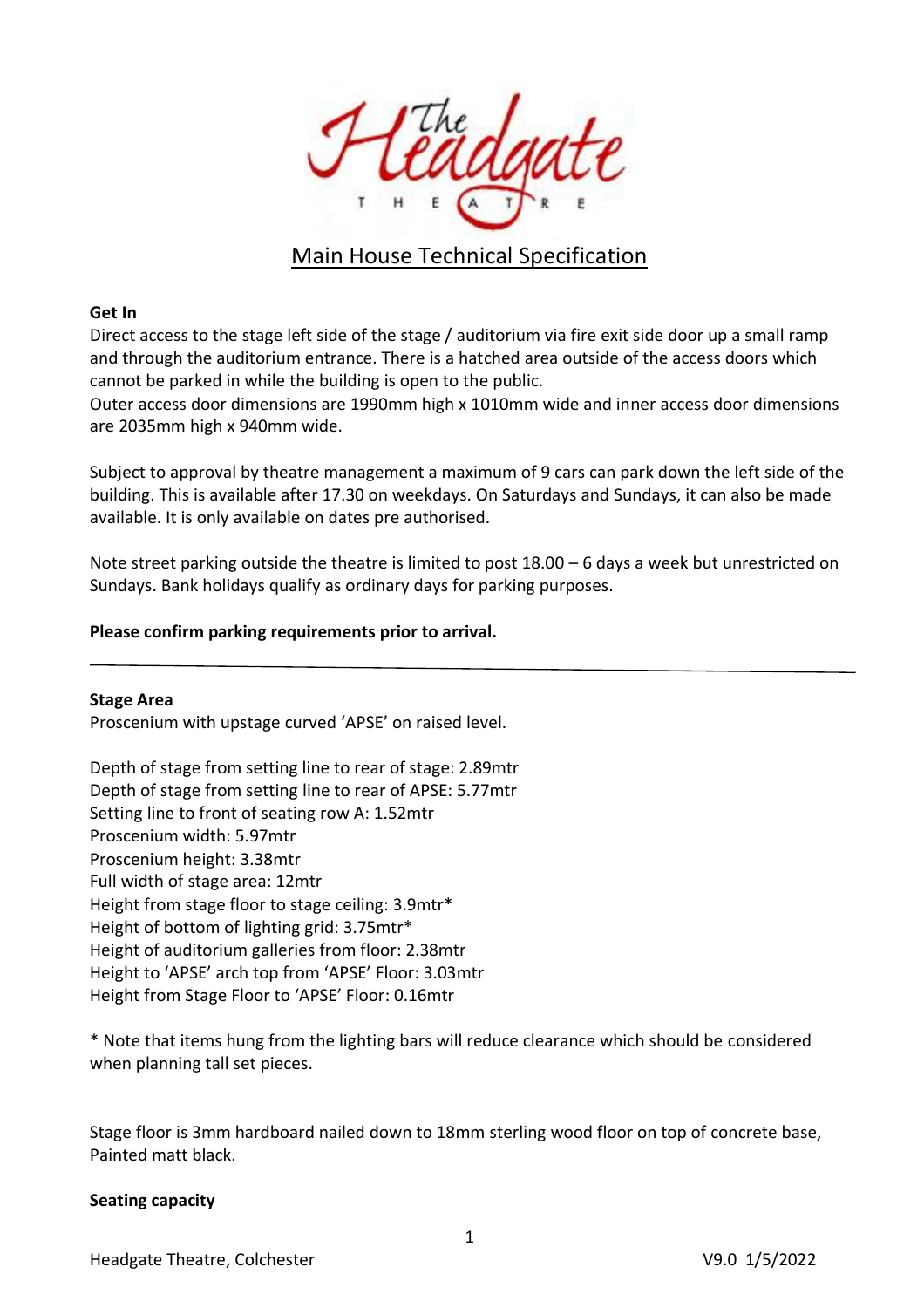Stalls standard capacity: 81 seats (87 with AA row installed).

All or part of row A can be removed to increase performance area.

Plans of the seating arrangements are available on the website from the Auditorium Overview page.

| <b>Backstage accommodation</b>                             |                                                                                                                                                                                                                                                                      |
|------------------------------------------------------------|----------------------------------------------------------------------------------------------------------------------------------------------------------------------------------------------------------------------------------------------------------------------|
| <b>Main Dressing Room:</b><br>(Door from Stage Right Wing) | Space for 6 persons along mirrored dressing tables<br>Sink, boiling water dispenser and fridge. Controllable<br>ventilation and heating<br>Clothes Rail and selection of chairs kept in the room.                                                                    |
| Forward of Main Dressing Room:                             | Section before the main dressing room can be used to separate<br>users.<br>Space to set up tables, chairs, and mirrors.<br>Contains access to a disabled toilet.                                                                                                     |
| Rear of stage cross over:                                  | Space either side of the 'APSE' arch and behind as crossover.<br>Stage Right side has clothes rail and chairs to use as dressing<br>room space as needed.<br>Stage Left side is storage for Masking and some rigging but can<br>be used as needed as dressing space. |
| 'Meeting Room' as dressing room:                           | Meeting room (through scenery dock) can be used as overflow<br>/ chorus dressing room space as needed. (Subject to hire and<br>availability)<br>Some Tables and Chairs are in situ.                                                                                  |
| 'Studio' as dressing room:                                 | Above the stage, the Studio can be used as overflow / chorus<br>dressing room space as needed. (Subject to hire and<br>availability)                                                                                                                                 |

# **Rigging and flying**

No fly tower above stage area.

All lighting bars are 48mm diameter pipe.

6 x up/down bars above auditorium from proscenium to rear of auditorium held on I beams. (Labelled D to I)

10 x up/down bars from proscenium to rear of stage. (Labelled A to K on the Down Stage Edge) Cross bars under rigged from up/down bars across FOH and Stage. All labelled on the House Left side of the Bar

Stage right and left, 45degree under rigged bars for rear lighting positions.

3 x full height steel scaffolding bars for full height booms.

2 x Doughty Tank Trap bases with various 48mm Scaff bars to create movable boom options.

# **Masking**

House tabs in Red Velvet, permanently rigged to open from centre directly behind the Proscenium on manual pull line track. (2 x 3530mm high by 4000mm wide Red Velvet front and black cotton rear tab with metal hooks on top runner)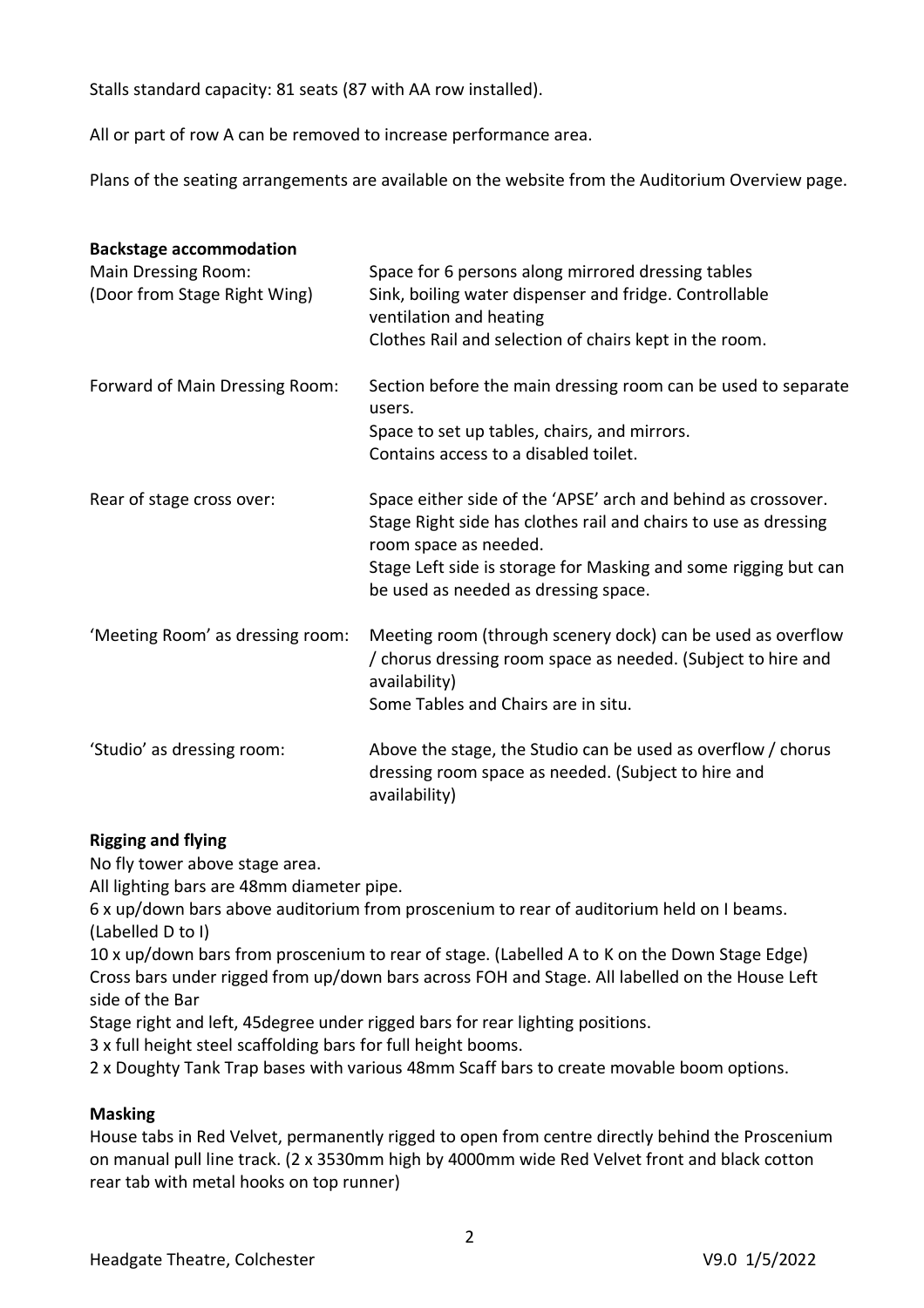Mid Stage, Full Width black tabs, permanently rigged to open from centre  $\omega$  1.45mtr from setting line on manual pull line track. (2 x 3460mm high by 3000mm wide Black Serge tab with cloth ties on top runner)

Up Stage, Full Width black tabs, permanently rigged to open from centre  $\omega$  2.35mtr from setting line on manual pull line track. (2 x 3530mm high by 4000mm wide Black Serge tab with cloth ties on top runner)

#### **Loose Black Serge Masking:**

Various 3530mm high Black Serge Tabs with cloth ties on top runner.

## **Loose Gauzes and other soft goods:**

1 x 3450mm high by 10,000mm wide White Sharks Tooth Gauze, white eyelets in header tape **(subject to agreement and hire cost).**

## **Staging**

The theatre owns Rostra deck and legs in various sizes. **The use of the Rostra staging is subject to the company/hirer assembling and dismantling and restoring all pieces after the production, under supervision.**

18 x 1600mm by 870mm Rostra Deck (Plain wooden top) 4 x 1220mm by 1220mm Rostra Deck (Plain wooden top)

380mm high 48mm Aluminium Scaff Legs 200mm high 48mm Aluminium Scaff Legs

4 x Single Tread (to be used with 280mm height 48mm Aluminium Scaff Legs)

#### **Access equipment**

1 set of 8 rung Zarges ladders 1 set of 6 rung Zarges ladders 1 set of 5 rung step ladders with top platform (To use access equipment all staff must be appropriately trained. Please refer to H & S Working at Height INDG401 and the ABTT Code of Practice 11 of 2011. Lone workers must not work at height.)

#### **Temporary Electrical Supplies**

Down Stage Left: 1 x 13amp twin socket Down Stage Right: 1 x 13amp twin socket Up Stage Left: 1 x 13amp twin socket Up Stage Right: 1 x 13amp twin socket APSE Left: 1 x 13amp twin socket APSE Right: 1 x 13amp twin socket Scenery Store: 2 x 13amp twin socket Auditorium Gallery Left: n/a at present Auditorium Gallery Right: n/a at present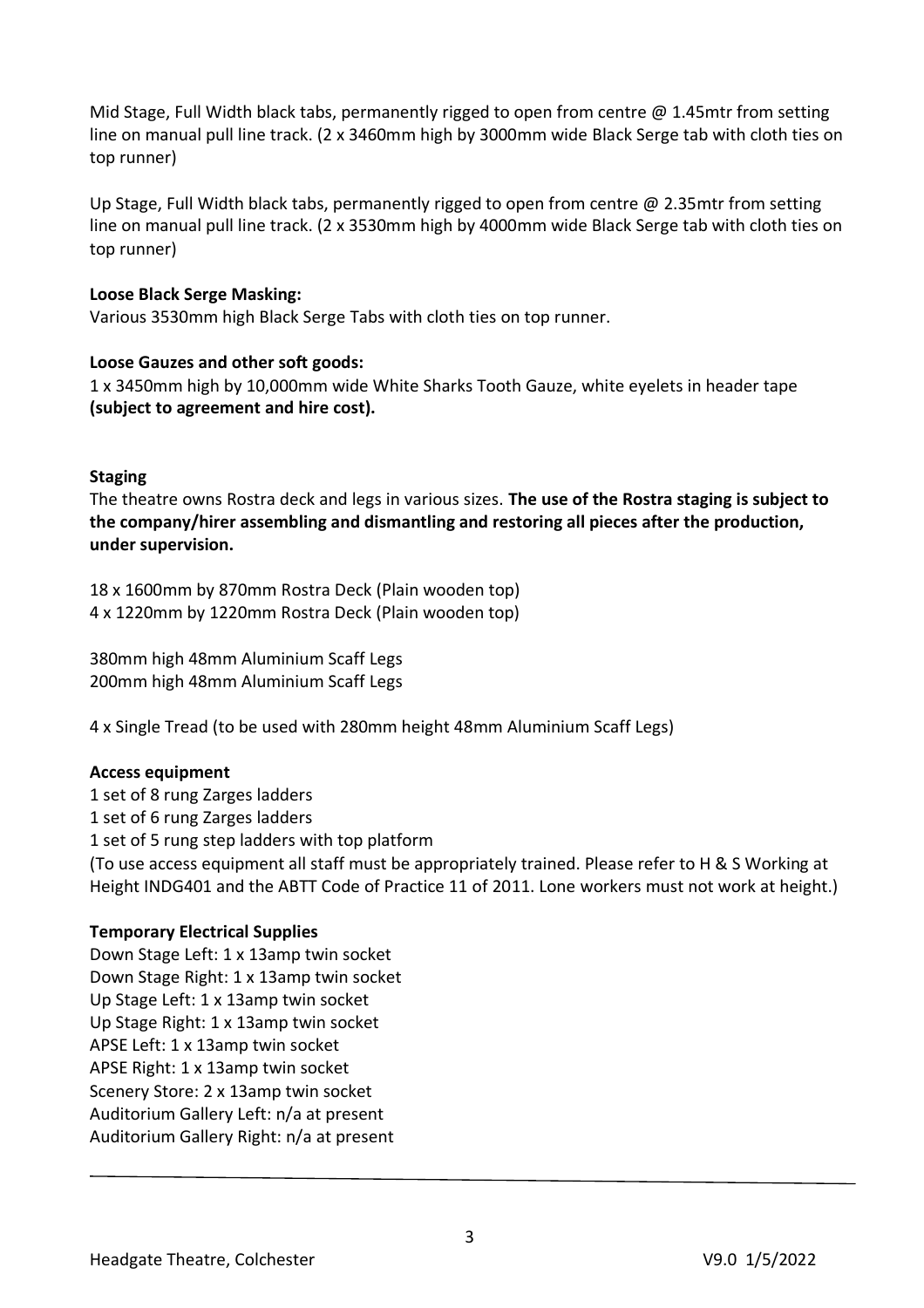# **Stage Lighting**

# **Control**

Lighting control position is situated on tech gallery at the rear of the auditorium.

Control Console is a Zero88 FLX 48 with external touchscreen monitor and keyboard. The console is connected to the Cat 5 tech network, running Art-net 4 feeding 4 ODE nodes. These nodes are DMX connected to the intelligent fixtures. The node on the S/L gallery has a 4-way DMX splitter. This is cabled to 1] S/R LED PARS; 2] Apse CYC lanterns; 3] & 4] are spare for Bars LX House 3 and 5.

House lights are 5 channels of GDS controllable via DMX on the FLX desk via one of the ODE nodes in the lighting control position.

Blue wing workers are on channel 6 of the GDS House Light system and are permanently on provided the FLX desk is on.

#### **Dimmers**

3 x Pulsar 6 x 10Amp dimmer packs each offering 6 pairs of 1Kw dimming

1 x Furse Delta installed dimmer rack with 24 pairs of 1Kw dimming

4 x pairs Non-Dim power

DMX is fed to all the above via a Work C72 demultiplexer which is connected to one of the nodes. All dimmers patched via IEC terminated patch to 16amp CEE form sockets installed around the stage and auditorium.

#### **Power**

There is a power distribution rack in the dimmer room. This provides 6 x pairs of 15amp D plug outlets fused at 10amps. Power can be taken via the IEC terminated patch to the 16amp CEE form sockets located in the auditorium. Power demand must not exceed 10amps per pair of circuits and 63amps overall.

# **Lighting Positions**

Follow Spot Position: Stand with spigot can be installed in the centre of the tech gallery desk position for single spot and operator.

#### **Lantern Stock**

# **Permanent rig – Any items moved must be re-rigged as a part of the get out as per Ground Plan HGT001; this includes correctly gelling lanterns as shown on the plan.**

| House LX 1:      | 6 x Strand Patt 743         | 1kW  |
|------------------|-----------------------------|------|
|                  | 2 x ETC S4 Jr 36Deg         | 575W |
| House LX 2:      | 1 x CCT Starlette           | 1kW  |
| House LX 3:      | 6 x ETC S4 Jr Zoom 25-50    | 575W |
|                  | 2 x CCT Freedom 15-23       | 575W |
| House LX 5:      | 6 x ETC S4 Jr Zoom 25-50    | 575W |
| House Up/Down C: | 1 x Thomas Pixel Par 90 LED | 110W |
| House Up/Down H: | 1 x Thomas Pixel Par 90 LED | 110W |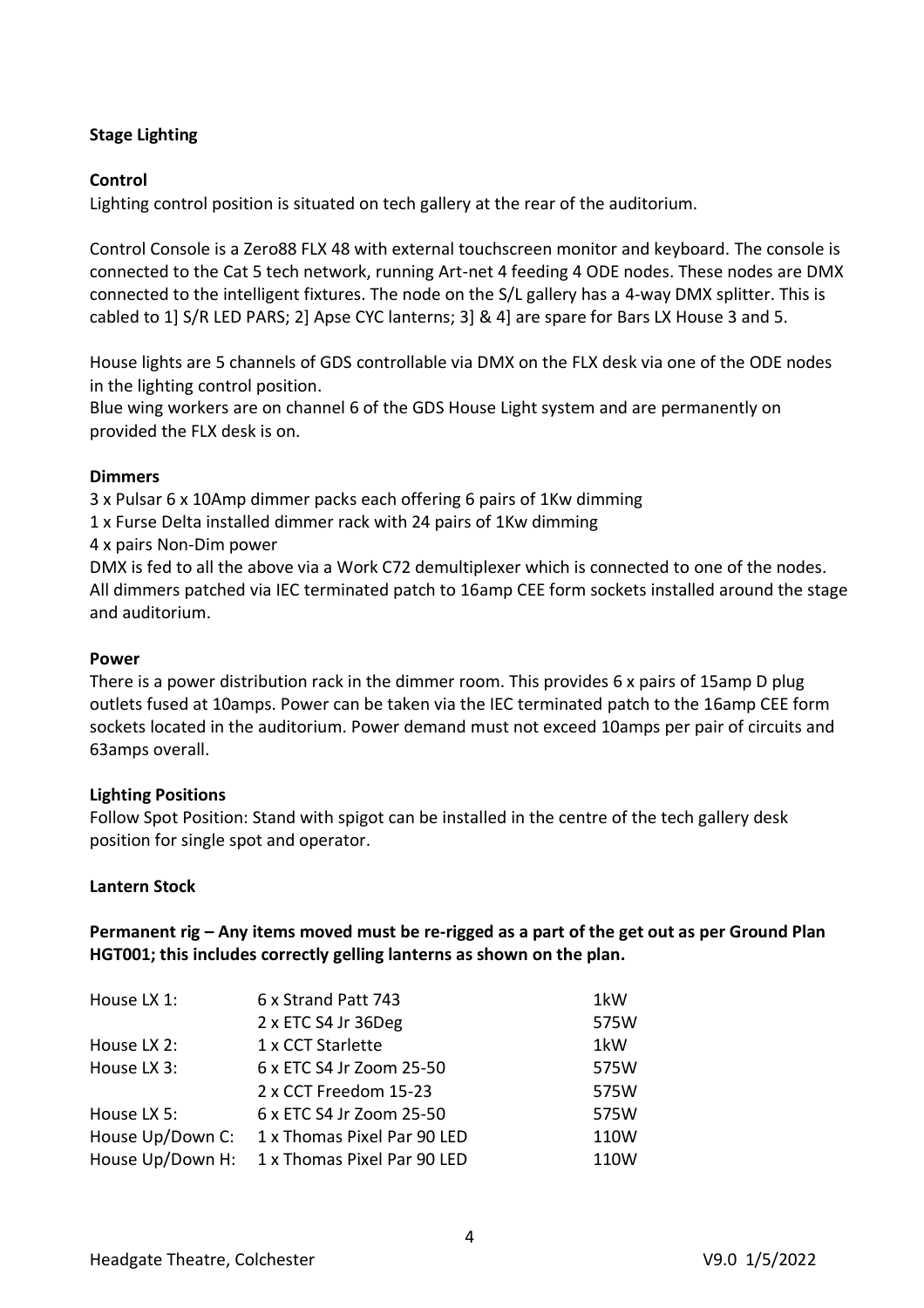| Stage Up/Down B:                      | 1 x Strand Patt 743         | 1kW  |
|---------------------------------------|-----------------------------|------|
|                                       | 2 x Thomas Pixel Par 90 LED | 110W |
| Stage Up/Down Cen: 1 x Stand Minuette |                             | 650W |
| Stage Up/Down J:                      | 1 x Strand Patt 743         | 1kW  |
|                                       | 2 x Thomas Pixel Par 90 LED | 110W |
| 45° Bar Stage Right:                  | 2 x Strand Patt 743         | 1kW  |
| 45° Bar Stage Left:                   | 2 x Strand Patt 743         | 1kW  |
| APSE LX 1:                            | 2 x ETC Colorsource CYC     | 133W |
| APSE LX 2:                            | 2 x Strand Minuette         | 650W |

#### **Loose equipment**

**(Most lanterns are terminated with 16amp CEE form connectors, a few still have 15amp round pin D plugs; adaptor leads are available)**

| <b>Profiles</b> | 2 x ETC S4 Jr Zoom 25-50                  | 575W |
|-----------------|-------------------------------------------|------|
|                 | 6 x Strand Patt 23                        | 500W |
|                 | 2 x Strand Minim 26                       | 500W |
| <b>Spot</b>     | 1 x Strand Harmony PC                     | 500W |
| <b>Fresnels</b> | 3 x Strand Patt 743                       | 1kW  |
|                 | 11 x Strand Minuette                      | 650W |
| <b>Par Cans</b> | $6x$ Par64 CP $61 -$ Long Nose            | 1kW  |
|                 | 7 x Par 64 CP 61 - Short Nose             | 1kW  |
| <b>Floods</b>   | 2 x Garden Flood                          | 500W |
|                 | 3 x Portable Flood                        | 150W |
|                 | 2 x 4' Fluorescent / UV Tube              | 50W  |
|                 | 4 x Music Stand Light                     | 40W  |
|                 | 2 x Paired Floods for under stair uplight | 500W |
|                 | 1 x Blue/Amber Flashing (Fuzz) Light      | 60W  |

#### **Miscellaneous Equipment**

3 x Lens bodies for Patt 23 2 x Swivel arm wall brackets 1 x 12V Birdie with transformer 2 x Iris for Cantata 1 x Iris for Patt 23 3 x Iris for ETC S4 Jr Zoom Gobo holders for Patt 23 and ETC S4s

Various lengths of 16Amp CEE Form TRS Cable are available for use.

#### **Use of Smoke, Pyrotechnic and other special effects**

The Headgate Theatre must be informed of any and all special effects to be used in a production prior to the company's arrival at the venue. Failure to do so may result in a fine and/or withdrawal of permission.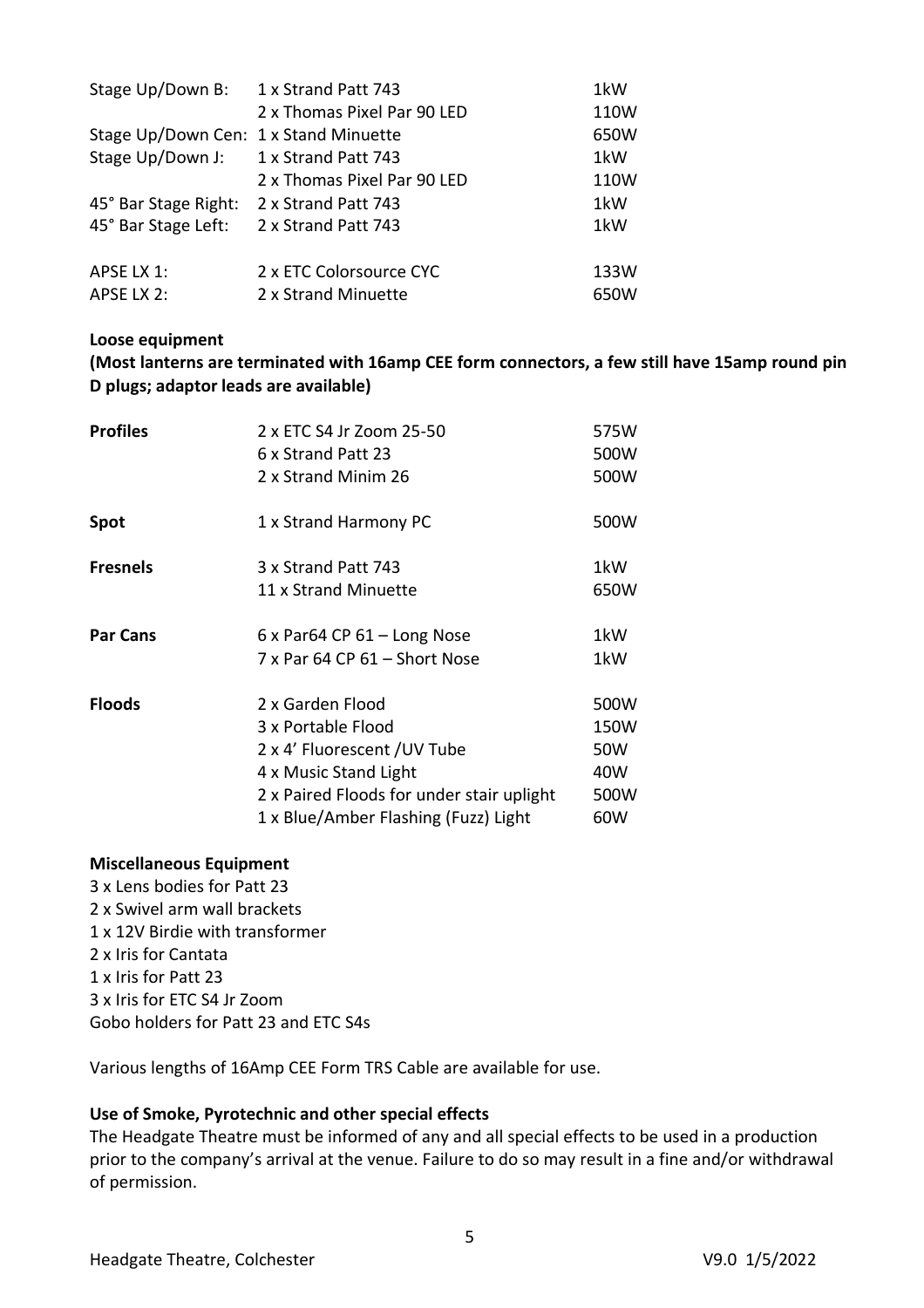Pyrotechnical effects are not permitted in the theatre. Fog and/or haze must not be used without prior agreement.

#### **Sound and communications**

## **Audio tie lines and infrastructure**

24-way multi core cable running from tech gallery to Down Stage Left Wing (20 sends and 4 returns) 3 PA tie lines to Auditorium Gallery Right and 2 PA tie lines Auditorium Gallery Left. These tie lines feed to In House PA and are permanently installed with feeder cables. 13 Amp power to the active speakers in the PA is fed from a single switch spur on the tech gallery.

## **Sound Mixing Console**

Allen and Heath GL2200 analogue sound console.

The sound console is located in the tech gallery just off of the centre line.

## **PA Loudspeakers - Installed**

Proscenium: 2 x RCF ART 310A MkIII Active Speaker (with landscape Flying Frame) Up Stage: 2 x db Technologies L160 Active Speaker (with landscape Flying Point) Auditorium Gallery Right: 1 x db Technologies Sub 12 Subwoofer

## **PA Loudspeakers – Not Installed**

2 x db Technologies Full Active Speakers (with landscape Flying Frames and Speaker stage compatible)

# **Effects and Outboard Equipment**

1 x PC with SCS professional installed and 8-way sound card with loom feeding to sound console 1 x Lexicon MX300 Stereo Reverb Effects Processor Unit 1 x Numark CDN77 USB Dual CD Player

#### **Miscellaneous Equipment**

2 x Active DI Boxes

Various lengths of 3pin XLR Cable are available for use.

#### **Stage Management, Intercom and Video system**

There is no set stage management desk in the wings.

Integrated phone system to communicate between: Stage Right Wing (SM), Tech Gallery, Main Dressing Room, Foyer Front Desk. This is a single loop system with a location specific button activated quiet ring.

Tecpro Intercom system with breakout ties lines in Tech Gallery and stage wings. 5 x belt packs and headsets available upon request **(subject to hire costs)**.